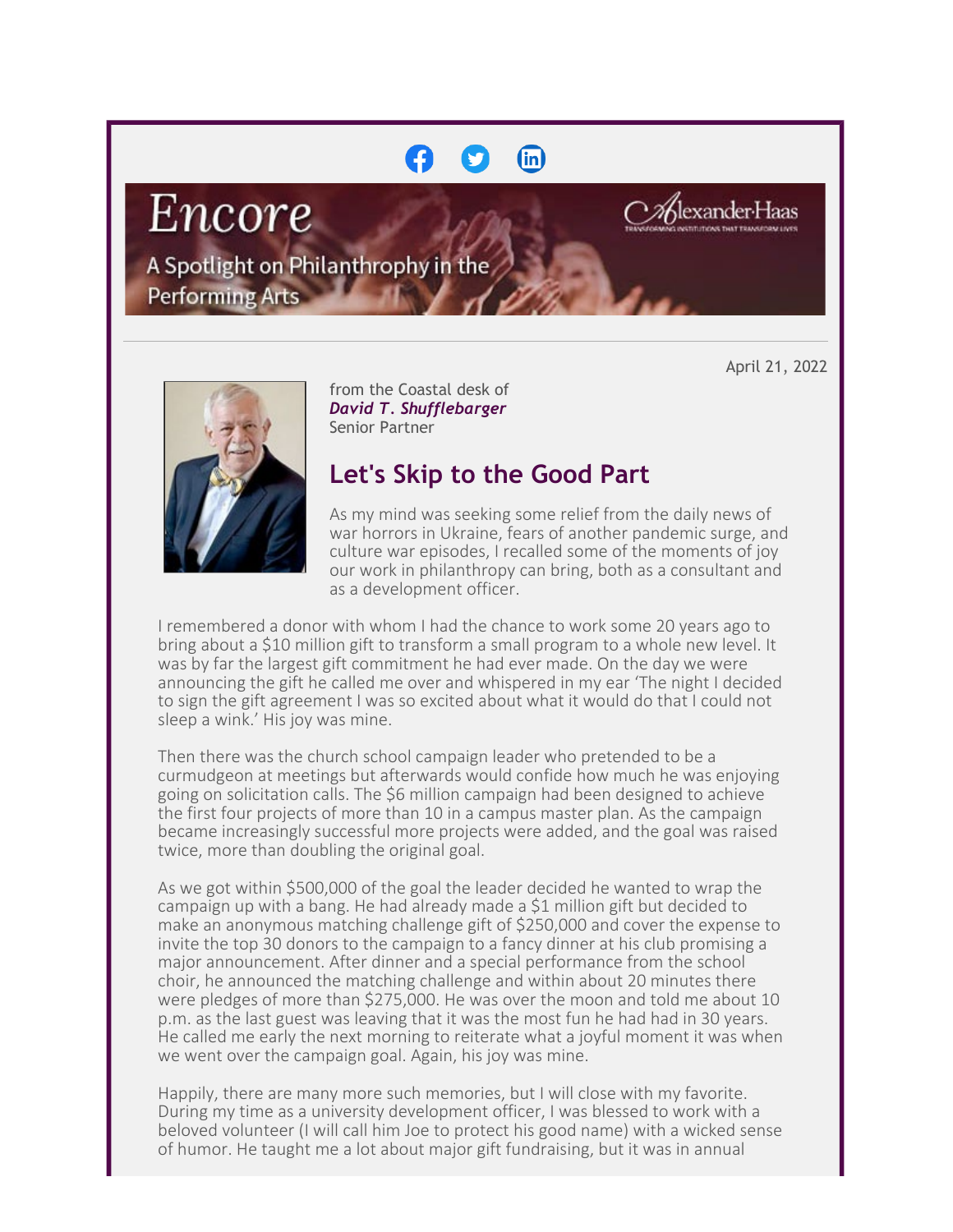giving where we had the most fun. While we never asked our volunteers to make more than five calls in person, he would take the names of 10 of his closest friends who were donors.

Instead of calling on them in person, he would write a nice letter asking them to renew their gift. Some, did, indeed, do so. However, for those who had not responded within a month, he took great delight in writing them blistering letters along these lines.

*'I cannot believe what a cheapskate you are or why I even consider you a good friend. I know how much your house is worth, I saw that new Mercedes in your driveway and heard you went to Europe for a month vacation. What kind of person are you who has all that money but won't make a gift to help deserving students at the university get a good education? I am ashamed to admit I know you. If you have any decency, you will write a check immediately for twice what you gave last year.'*

He copied me on these letters and the first time I saw one I went into a panic and called him to ask about the wisdom of such an approach. His only response was 'trust me.' Sure enough, I began to get gifts from the recipients with notes like 'despite your poor judgment in involving a volunteer like Joe, I am making a gift again this year.' Later, I learned that Joe had used this approach on his friends in some other campaigns and they sometimes deliberately delayed their gift just so they would get such a letter from him. He confided in me that thinking up new ways to insult his friends for a good cause was one of the most enjoyable things he did. Once I understood that I looked forward to reading my copies of his letters every year and still recall them fondly some 40 years later.



#### **PBS Feature on Be Haas**

She was our Founder. She was a force in Atlanta. She was a master at what she did in philanthropy. She had a way of looking over her glasses and reduce any titan of industry to adolescent status with just a glance. She was a badass.

**Beatrice "Be" Hirsch Haas** changed the civic engagement in Atlanta throughout the mid-20th Century with her community leadership, political activism, and fundraising campaigns. **WABE,** Atlanta's PBS affiliate, recently put the spotlight on Be, our Founding Partner, with their



feature, **[Be Haas: Atlanta's Fundraising Force,](https://cl.exct.net/?qs=948847b8744ebe700240cded298bc6fce0f8ac22088a3bf5539af5027faff2b57d3fbc0153138e760a33f4abe669da92)** a look at the extraordinary life and career of the first fundraising consultant in the Southeast. Friends and colleagues reminisced about Be, sharing stories of how she helped mold what is now a very vibrant philanthropy community.

Whether you worked with her, knew her socially, or heard a story about this unique woman, you will have a heightened appreciation for our friend, our founder, Be. **[Take a few minutes](https://cl.exct.net/?qs=948847b8744ebe709f0c3519898d82cb87b1a4424e09b347cf941598435bed85373a1010a9b2f33c7e421d1a705a6a1b) [to watch here.](https://cl.exct.net/?qs=948847b8744ebe709f0c3519898d82cb87b1a4424e09b347cf941598435bed85373a1010a9b2f33c7e421d1a705a6a1b)**

**Gifts Not Captured…Captured** New research suggests that a significant **In-Person & Virtual Event Attendees Both Likely to Donate**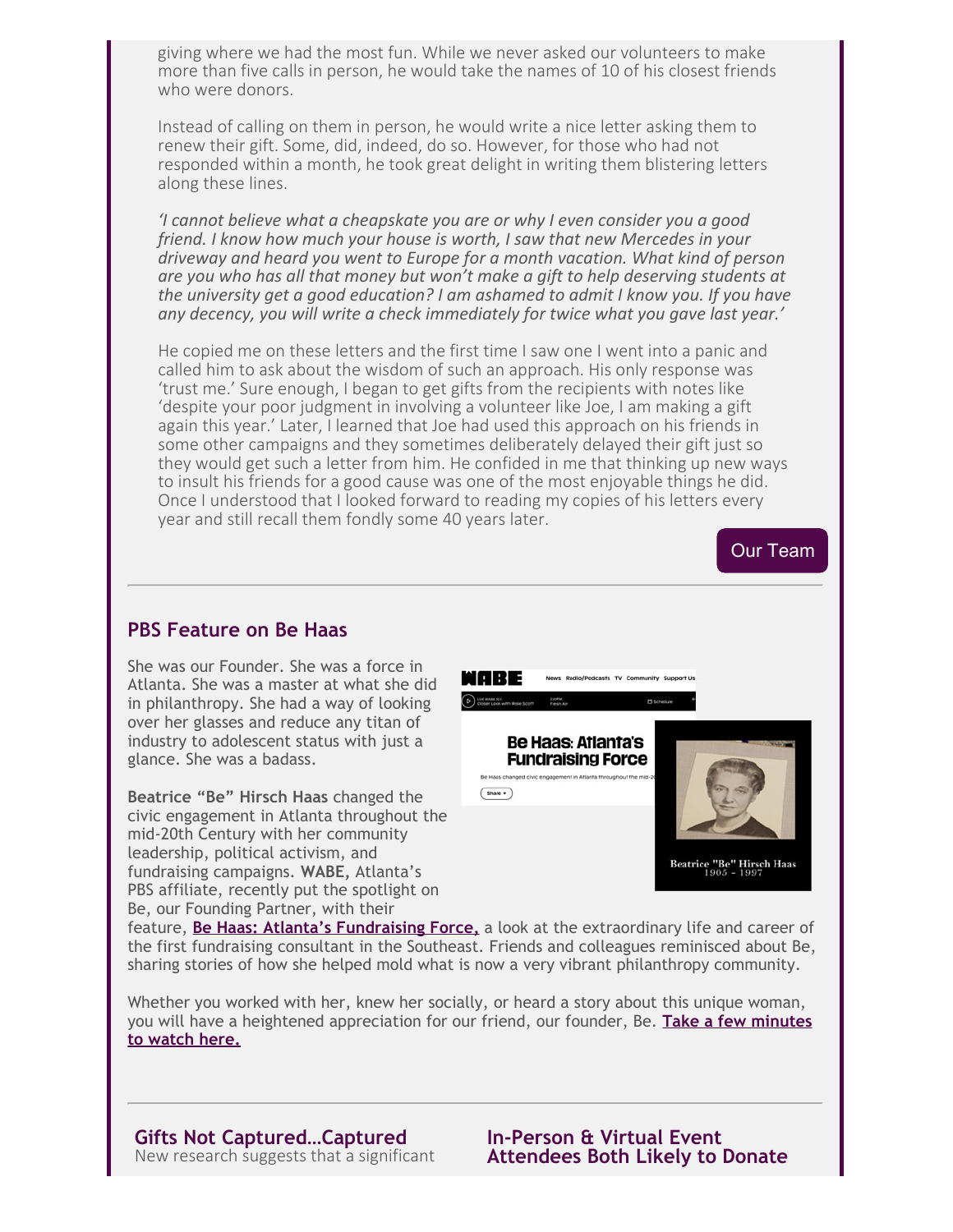share of Americans donate cash that isn't counted because it doesn't go to nonprofits. Nearly a third of Americans give money to structured community organizations that aren't registered charities, such as mutual-aid groups or rent-relief funds. Also, about a third make cash gifts to individuals, often friends or family, through direct payments, crowdfunding efforts, online fundraisers, or other means.

These findings are from the first in a series of reports by GivingTuesday and by Data Commons, GivingTuesday's research arm, and sets out to measure the range of informal and often individual ways that people pursue social good, including mutual-aid groups, GoFundMe-like crowdfunding platforms, meal trains for sick neighbors, and neighborhood rentrelief funds. *COP, 4-8*

#### **[Read the report here.](https://cl.exct.net/?qs=948847b8744ebe70127eff2226635754cb6eca77fc1af76ad5efa2aca4659faad67c2f070b6cfe757158ce2c22145b67)**

[Our Facebook](https://cl.exct.net/?qs=948847b8744ebe70eaa6291ad6dc1a0ec04843c94a181af15f25b5f2609ab18fe9af5af05de4e4914df2ab712cc2b7d6)

Virtual attendees and in-person attendees are nearly equal in saying they would donate more than \$100 during an event, according to a new survey of 1,000 adults who attended a fundraising event.

#### Key Findings

- 21% of virtual attendees said they would kick in \$100 or more on top of event registration fees while 19% of in-person attendees said the same.
- More than a quarter said most events they attended between January 2020 and February 2022 were in-person events. A nearly equal share said they mostly attended events online.
- 96% of virtual event attendees said event experience as good or excellent, but 87% of in-person event attendees gave the same rating to their experience.
- Comedy shows, concerts, and other live events inspired 38% of respondents to say they'd attend in person, while 31% said they'd attend virtually.

[Our Linkedin](https://cl.exct.net/?qs=948847b8744ebe70429f6aab188a1942ab28edbdba0c1628e791ffdd1a1bc6beab8e226844e95e0ddb507c5440c8da30)

#### **We Know the Performing Arts**

For more than 35 years, Alexander Haas has been a fixture in the nonprofit community. We are honored to have worked with leading performing arts and cultural organizations across the country that help communities be a better place to live. Just ask our clients.

#### [Our Arts Clients](https://cl.exct.net/?qs=948847b8744ebe70ebf1fc752160fc0feb159b591a3df366915df3d8fa6d3d2644623ba936d1d7139f8ed498c6dde2f0)

#### **Face It: Arts Organizations are Different**

Our services aren't cookie cutter. We don't operate with a boilerplate, merely changing names and locations. We craft each and every service we provide to match your organization's unique needs, wants and abilities. We work hard and expect you to do the same. Together we can help you transform your arts organization, your fundraising, and the unique community you serve.

Whether your need is in Capital Campaign, Annual Fund Campaign, Major Gifts, Leadership Annual Giving, Planned Giving or all of the above, we take a fresh approach to nonprofit fundraising.